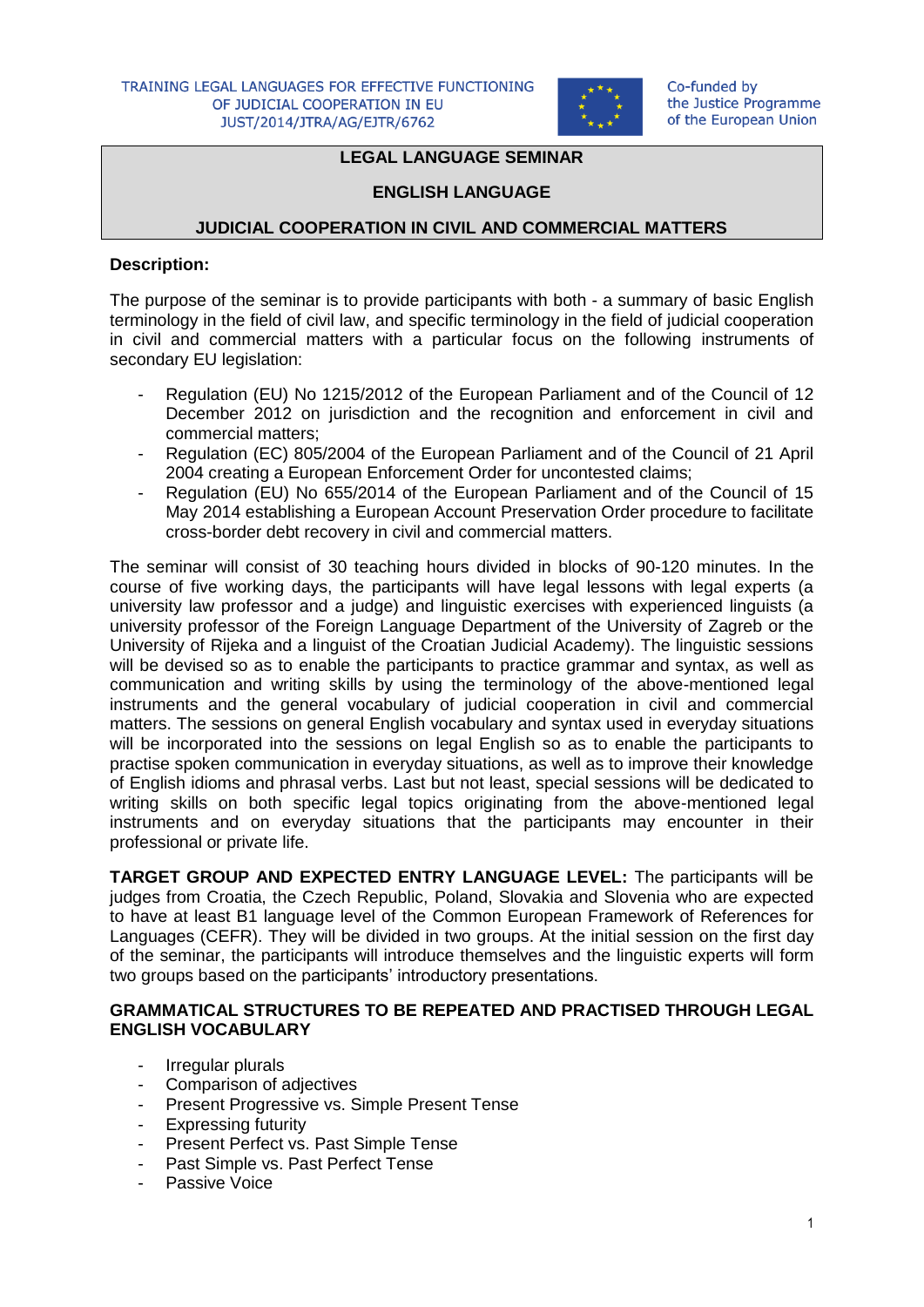- Conditional (if) Clauses
- Perfect Infinitive
- Reported Speech
- Modal auxiliaries

# **PROPOSED SCHEDULE OF THE AREAS TO BE COVERED IN LINGUISTIC SESSIONS**

# **DAY 1**

- Introduction to the seminar and individual presentations of the participants

- Division of the participants into 2 groups
- Introduction into civil law vocabulary

- Grammar revision: Overview of the present and past tenses; Irregular plurals; Ways of expanding the sentence (exercises)

- Oral communication exercise: ECJ case study and/or a newspaper article on a legal matter (text analysis, vocabulary practice, presentation of the case/story, etc.)

- Phrasal verbs practice

- Homework: Grammatical exercises and Exercises with phrasal verbs

## **DAY 2**

- Vocabulary analysis of the Regulation (EU) No 1215/2012 on jurisdiction and the recognition and enforcement in civil and commercial matters: synonyms and antonyms, collocations (exercises)

- Grammar revision: Present Perfect vs. Past Simple Tense; Comparison of adjectives; Prepositions (exercises)

- Listening and pronunciation: Watching and analysing a video; Pronunciation exercises

- Reading and oral communication practice based on a newspaper article

- Homework: Brief description of the analysed video or of the article

## **DAY 3**

- Vocabulary analysis of the Regulation (EC) 805/2004 creating a European Enforcement Order for uncontested claims: synonyms and antonyms, collocations (exercises)

- Grammar revision: Expressing futurity; Passive voice (Exercises)

- Oral communication and presentation skills based on a commentary of an ECJ case

- Homework: Grammatical exercises (tenses, adjectives, passive voice, expanding the sentence)

## **DAY 4**

- Vocabulary analysis of the Regulation (EU) No 655/2014 establishing a European Account Preservation Order procedure to facilitate cross-border debt recovery in civil and commercial matters: synonyms and antonyms, collocations (exercises)